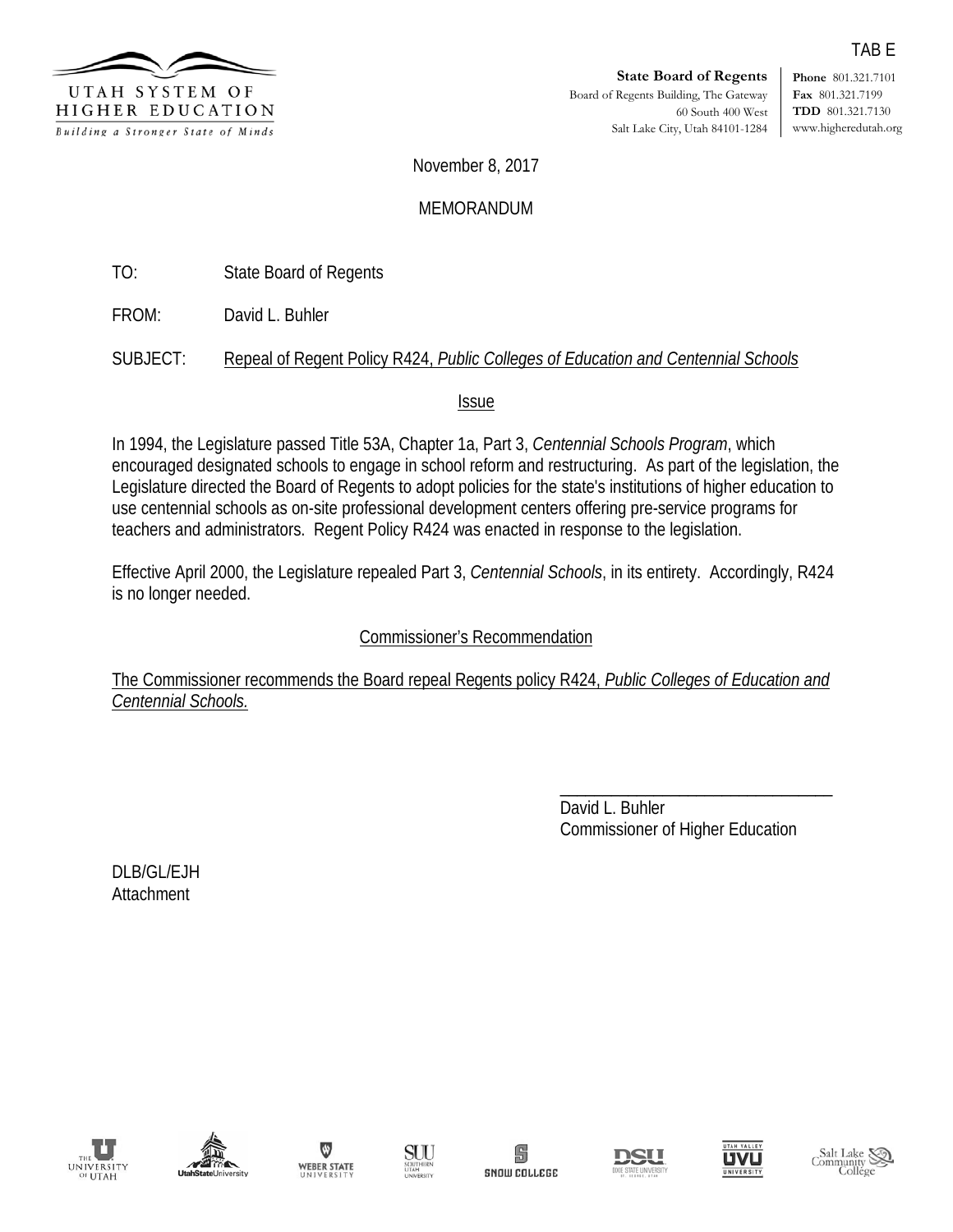

# R424, Public Colleges of Education and Centennial Schools<sup>[1](#page-1-0)</sup>

**R424-1. Purpose**: To provide that the state's public colleges of education use centennial schools as on-site professional development centers offering pre-service programs for teachers and administrators.

### **R424-2. References**

**2.1.** Utah Code [§53A-1a-304\(2\)](http://www.le.state.ut.us/%7Ecode/TITLE53A/htm/53A02018.htm) (Higher Education Use of Centennial Schools as Professional Development Centers)

#### **R424-3. Policy**

**3.1. Legislative Authorization of Centennial Schools**: Title 53A, Chapter 1a, Part 3, Centennial Schools Program, encourages certain designated schools to engage in school reform and restructuring, including: strategic planning; the use of site-based decision making; establishing partnerships between schools and business and industry; increasing parental and student involvement in education; focusing on the totality of the student, including the development of collaborative relationships with other state and local agencies such as Health, Human Services, and the Juvenile Courts; designing personalized education plans or personalized education occupation plans for individual students; placing emphasis on the basics of education as well as on higher learning skills, and integrating technology into teaching and learning.

**3.2. Higher Education Collaboration**: Utah Code [53A-1a-304\(2\)](http://www.le.state.ut.us/%7Ecode/TITLE53A/htm/53A02018.htm) provides "The State Board of Regents shall adopt policies for the state's public colleges of education to use centennial schools as on-site professional development centers offering pre-service programs for teachers and administrators."

**3.3. Relationships with Public Schools**: Colleges of education have collaborative relationships with the public schools for a variety of purposes, including: preparing pre-service teachers, administrators and other school personnel; fostering the continued professional development of educators by offering in-service programs; and engaging in research on teaching and learning in public school settings. These collaborative relationships are consistent with the intent of the Centennial Schools program. School renewal and the reform of teacher education are mutually compatible and interdependent goals. As a consequence, the Board of Regents encourages the involvement of public colleges of education in the Centennial Schools program.

**3.4. Participation Between Colleges of Education and Centennial Schools**: To ensure that participation between colleges of education and public schools is meeting the intent of Centennial Schools legislation, the public colleges of education should:

**3.4.1.** determine the extent of their involvement in the Centennial Schools program as it relates to pre- and in-service preparation of teachers, administrators, and other school personnel and to the conduct of educational research, and

**3.4.2.** define the nature and scope of their collaborative relationships with the public schools, including but not limited to the establishment of professional development centers and/or professional development schools.[2](#page-1-1) By their nature, professional development schools represent

 <sup>1</sup> Approved March 25, 1994.

<span id="page-1-1"></span><span id="page-1-0"></span><sup>2</sup> For example, the Graduate School of Education at the University of Utah has defined a professional development school as "a school in which university faculty work collaboratively with school practitioners over time with the goal of improving teaching and learning through: 1)